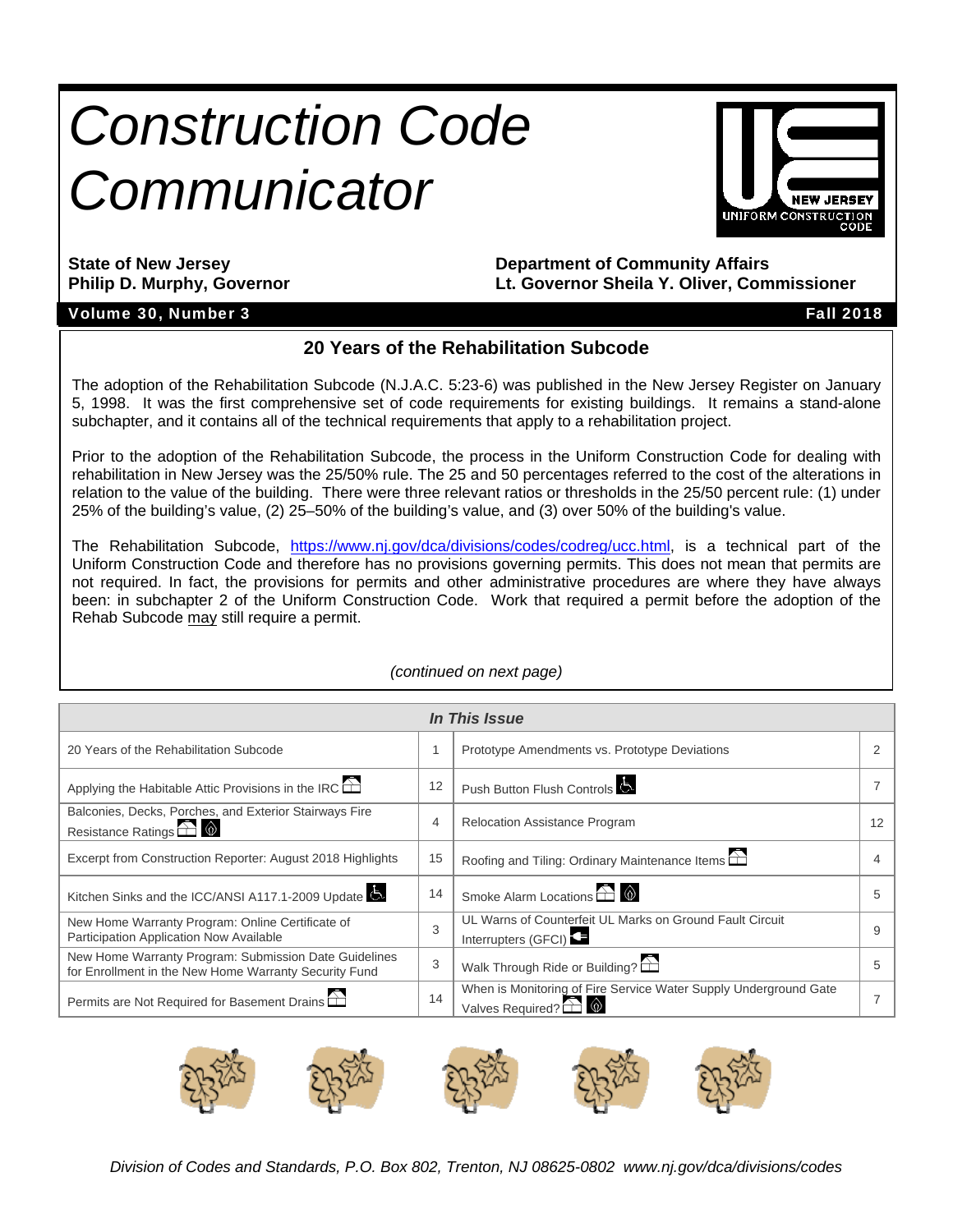#### *(20 Years of the Rehabilitation Subcode)*

This subcode is divided into parts that are quite different from the new construction subcodes. These parts must be understood if the Rehabilitation Subcode is to be applied correctly.

- There are three types of projects: Rehabilitation; Change of Use; and Additions.
- There are four Categories of Rehabilitation: repair; renovation; alteration; and reconstruction. They relate to the extent of the work undertaken.
- There are five Sets of Requirements: products and practices; materials and methods; new building elements; basic requirements; and supplemental requirements that apply to the categories of work.

The best way to see how the categories and sets of requirements work together is to review the matrix within UCC Bulletin 98-1, https://www.nj.gov/dca/divisions/codes/resources/bulletins.html.

Along with parts described above, it is important to recognize certain terms and concepts used in the Rehabilitation Subcode which are central to understanding the Rehab Subcode as a whole: Work Area; De minimis; Tenancy; Primary Function Space; Path of Travel; Technically Infeasible; and Hazard Index. The definition of the terms listed can be found at N.J.A.C. 5:23-6.3. Further explanation of the concepts listed can be found at https://www.nj.gov/dca/divisions/codes/offices/rehabbackground.html.

There is plenty more to know about the Rehabilitation Subcode (and I know some people have tried to avoid it, even after 20 years). Please visit https://www.nj.gov/dca/divisions/codes/offices/rehab.html to refresh yourself on why we have this subcode and to best understand its project-based application.

Source: Rob Austin Code Assistance Unit (609) 984-7609

#### **Prototype Amendments vs. Prototype Deviations**

I recently took a call from a developer who wanted to amend the plans for a prototype such that all of the units being constructed based on this prototype would be based on this revised plan. At first glance at the regulation, my instinct was to say "NO WAY," because deviations from prototypes are prohibited. Had I responded this way, I would have been wrong. There is a difference between an *amendment* or *revision* to a prototype application and a *deviation* from the prototype.

Let's look at *deviations* from the prototype first. A deviation from a prototype is typically a developer proposing to change a prototype design for one particular lot, or for all of the remaining units left to be constructed. For example, if the developer wanted to add a sunroom and fireplace to an existing approved prototype for a particular lot, it would be considered a deviation from the prototype. As per N.J.A.C. 5:23-2.15(f)2iii, plans that contain deviations that were not released as part of the prototype shall not be considered a prototype and shall require the submission of new permit applications and application fees for that project to the appropriate plan review agency. In this case, the proposed deviation from the prototype would cause this application to no longer be a prototype, and a plan review and appropriate fee would be required.

*Amendments* to the application are different. For example, a developer has an approved prototype, and during the construction process, they have identified a flaw in the design. As a result, the design professional submits a revised set of documents to the prototype application. ALL prospective and existing units to be constructed as part of this prototype will be built using this revised design. In this case, it would be appropriate to consider this an amendment to the prototype. If permits had been issued based on this prototype that would be affected by this amendment, then a permit update should be filed.

If you have any questions regarding this, please feel free to contact the Code Assistance Unit at (609) 984-7609.

#### Source: John N. Terry, Assistant Director Division of Codes and Standards

 The Construction Code Communicator is an online publication of the New Jersey Department of Community Affairs' Division of Codes and Standards. It is typically published four times a year.

Copies may be read or downloaded from the division's website at: www.nj.gov/dca/divisions/codes.

Please direct any comments or suggestions to the NJDCA, Division of Codes and Standards, Attention: Code Development Unit, PO Box 802, Trenton, NJ 08625-0802 or codeassist@dca.nj.gov.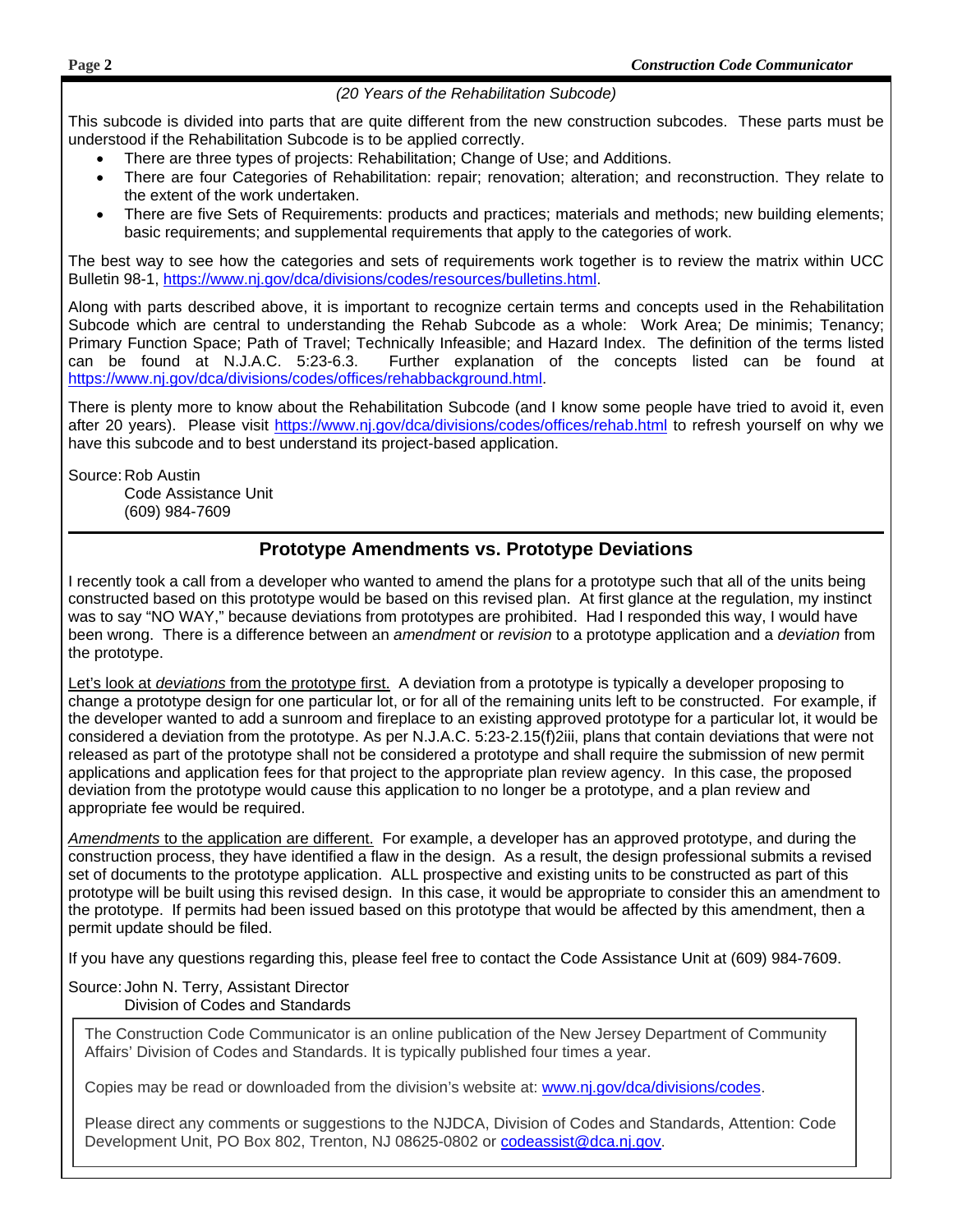#### **New Home Warranty Program: Online Certificate of Participation Application Now Available**

Pursuant to N.J.A.C. 5:25, Regulations Governing New Home Warranties and Builders' Registration, newly constructed homes must possess a limited/new home warranty to cover construction defects over a 10 year period.

The Bureau of Homeowner Protection has established an online fillable PDF form for enrollment in the State administered New Home Warranty Security Fund. The new Certificate of Participation form is available on the Bureau's website at https://www.nj.gov/dca/divisions/codes/offices/nhw\_for\_builders.html and shall be an acceptable document for a warranty enrollment validation under the State administered New Home Warranty Program.

The new form is not meant to be a replacement for the current carbonless copy paper Certificate of Participation form; it is an alternative for builders. For the foreseeable future, the current carbonless copy paper Certificate of Participation form will continue to be a viable option for warranty enrollment. Either the validated online form or the validated carbonless copy form is acceptable in order to issue the Certificate of Occupancy to the builder.

Source: Keith Jones, Acting Chief Bureau of Homeowner Protection (609) 984-7908

#### **New Home Warranty Program: Submission Date Guidelines for Enrollment in the New Home Warranty Security Fund**

Pursuant to N.J.A.C. 5:25, Regulations Governing New Home Warranties and Builders' Registration, newly constructed homes must possess a limited/new home warranty to cover construction defects over a 10 year period.

#### Processing Time Requirement:

Under the State administered New Home Warranty Program, applications for Certificate of Participation (COP) for new homes must allow **20 business days** prior to the commencement date listed on the COP for processing time. The commencement date should be either the settlement date or the first occupancy date, whichever occurs first. Keep in mind that business days do not include weekends or holidays.

#### Maximum Filing Time For COP:

The COP application should be submitted **no earlier than 10 weeks** prior to commencement date shown on the COP application. The 10 week advance filing date encompasses the 20 business days processing time requirement as referenced above. This 10 week advance submission of the commencement date requirement is necessary and intended to insure the Program's ability to equitably and fairly service all builders enrolled in the state warranty plan with timely processing of COP applications and issuance of final COPs.

Applications that are received more than 10 weeks prior to the commencement date listed on the COP will be returned to the builder unprocessed.

#### Example: **September 28th commencement date listed on COP:**

- The COP application should be submitted **no later than August 30<sup>th</sup>** to allow for the 20 business day processing time requirement. **Note:** If the COP application is received after this date, the commencement date will be changed, if needed, to the date of validation in the event the date of validation is later than the original commencement date listed on the COP application.
- The COP application should be submitted **no earlier than July 20th**. **Note:** if the COP application is received prior to this date, it will be returned to the builder unprocessed.

#### Returned Unprocessed COP Applications:

COP Applications which are returned to the applicant for deficiency corrections do not retain the original date of receipt by the DCA for calculating the 20 business day processing time period. The date of receipt by the New Home Warranty Program of the corrected COP Application will be the start date for a new 20 business day processing period.

Source: Keith Jones, Acting Chief Bureau of Homeowner Protection (609) 984-7908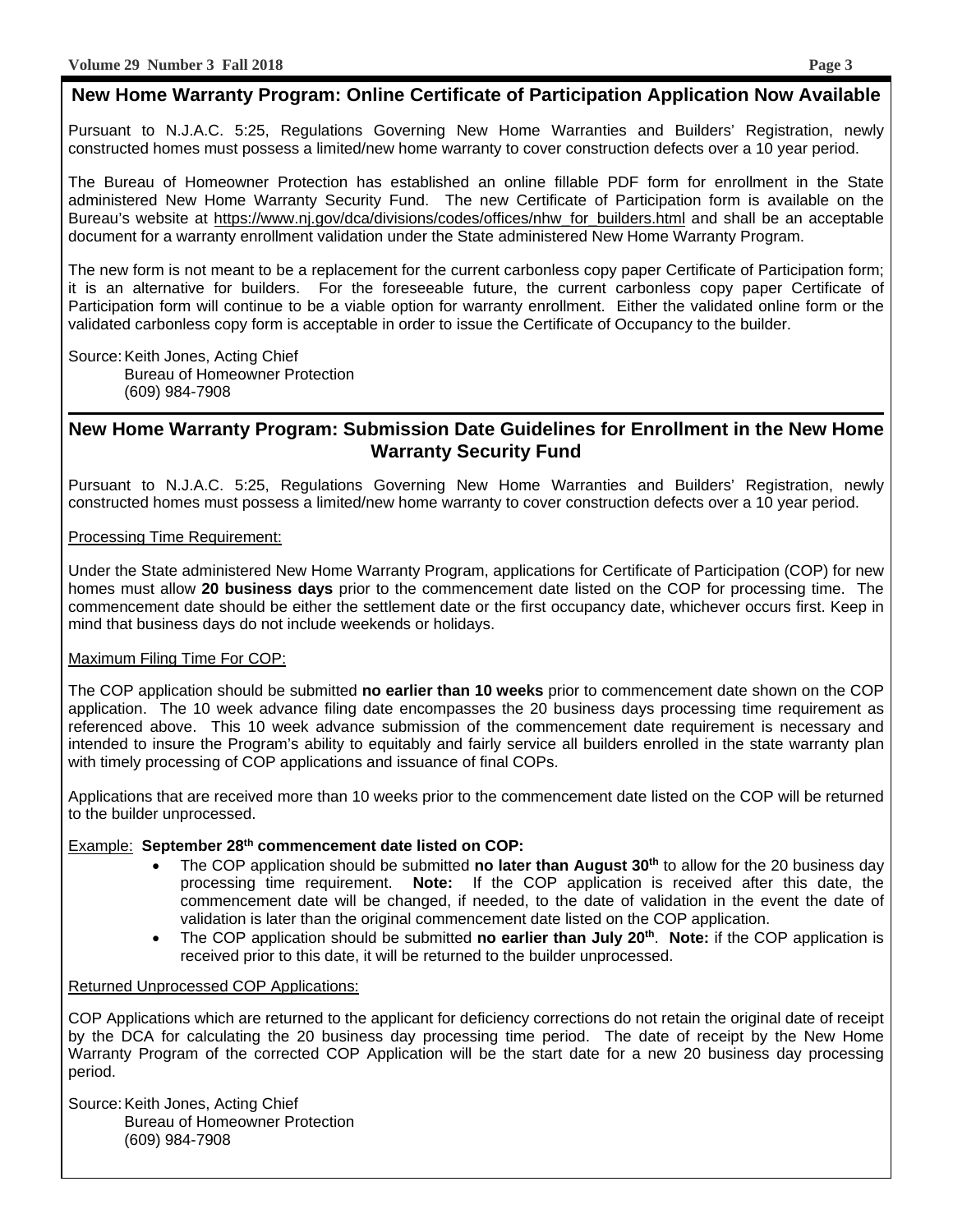#### **Balconies, Decks, Porches, and Exterior Stairways Fire Resistance Rating?**

Recently, the Code Assistance Unit has been receiving inquiries about the construction of balconies and similar projections, specifically regarding the fire resistance rating requirements. When buildings are subject to the building subcode (International Building Code/2015), Section 1406.3, Balconies and Similar Projections, should be reviewed. This section states: *"Balconies and similar projections of combustible construction other than fire-retardant-treated wood shall be fire-resistance rated where required by Table 601 for floor construction or shall be of Type IV construction in accordance with Section 602.4. The aggregate length of the projections shall not exceed 50 percent of the building's perimeter on each floor."*

For starters, when the building is of Type VB construction, there is no issue of fire resistance rating, because referenced Table 601, Fire Resistance Requirements for Building Elements (Hours), states "0-hour" rating. Moving on to Type VA buildings, if the balcony or similar projection is constructed of fire-retardant-treated wood or heavy timber (Type IV), no other protection is necessary; if it is constructed of "regular" wood, Table 601 is to be consulted for "floors," and a one hour fire resistance rating is required. When constructing a dwelling per Section R300.4, Buildings of Other Types of Construction, of the one- and two-family dwellings subcode (International Residential Code/2015) of Type VA construction, balconies, decks, or porches that constructed need to have a fire resistance rating of at least one hour based on Table 601 of the IBC/2015. This table requires a one hour fire resistance rating on **all** structural members except nonbearing interior walls and partitions.

For buildings subject to the IBC, designers must document that they are meeting the requirements of Section 1406.3, Balconies and Similar Projections, when combustible balconies or similar projections are being installed on buildings. Along with the exceptions for fire-retardant-treated wood and heavy timber construction built into the text of this section, four others exceptions follow.

The first exception applies to balconies, porches, decks and exterior stairways not being used as part of a required exit installed on Type I or II buildings of three or fewer stories.

The second exception allows untreated wood guards with a height limitation of 42 inches.

The third exception allows Type V material on Type III, IV and V construction when fire sprinkler protection is extended to these projections.

The fourth exception, which is truly from the charging text, allows for an unlimited aggregate length balcony on each floor when fire sprinklers are installed. In all others cases, the aggregate length of the projections shall not exceed 50 percent of the building's perimeter on each floor.

There may be other treatments or materials that may be used, however, these would require additional documentation. For buildings of Type VA construction which are subject to the IRC, the designer may apply for a variation to apply Section 1406.3, Balconies and Similar Protections, of the IBC/2015.

Source: Michael Whalen Code Assistance Unit (609) 984-7609

#### **Roofing and Tiling: Ordinary Maintenance Items**

The spirit of the ordinary maintenance rule is that smaller projects that are performed to maintain the building and which do not have substantial life safety impacts can be done without permits.

While in the March 5, 2018 adoption, the replacement of roof covering in other than detached one- and two-family dwellings is unaddressed, replacement of a limited portion of a roof in any use is within the spirit of ordinary maintenance. People can use the previous allowance of up to 25% of roof covering on any use within a 12-month time period as a guideline for the upper limit of a "limited portion."

Currently, N.J.A.C. 5:23-2.7(c)1ii allows for the replacement of interior finishes up to 25% of the entire wall and ceiling area within a one- or two-family dwelling without filing for a permit with the local enforcing agency. When it comes to tiling, this is more like a trim and the "first" finish is behind the tile. This becomes important, not so much for one- and two-family dwellings, but for other dwelling units such as a condominium or apartment. Since there is no ordinary maintenance exception for finishes in these type of dwelling units, it is important to distinguish between the two so unnecessary inspections are not performed. If someone is redoing the tiling in a condo or apartment and manages to maintain the backerboard finish or applying tile over existing drywall, there would be no permit or inspection necessary

Source: Code Assistance Unit (609) 984-7609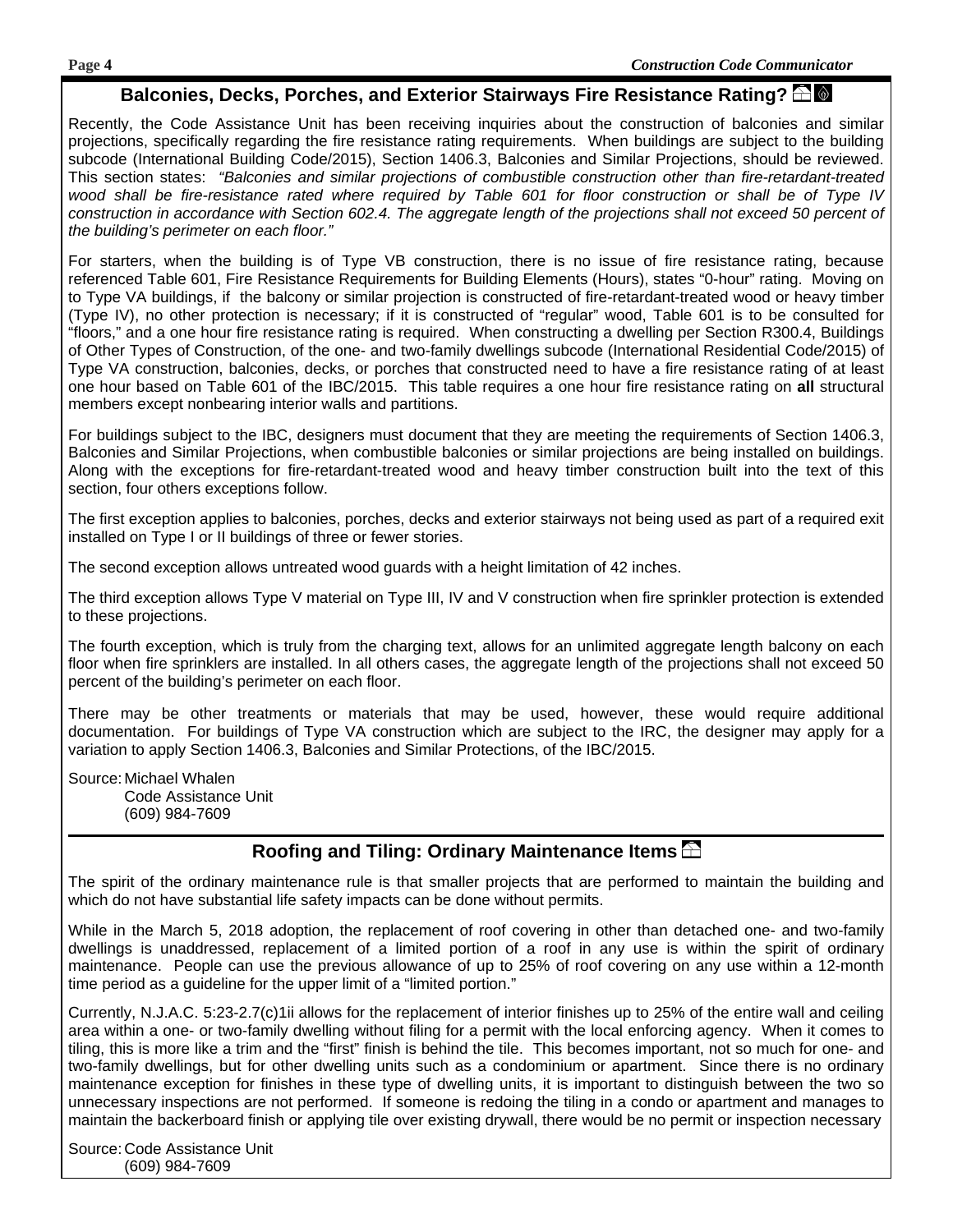#### **Walk Through Ride or Building?**

In May of 1984, New Jersey learned valuable but costly lessons about the special challenges associated with fire safety in "dark rides." Eight teenagers died in a haunted house at Six Flags Great Adventure in Jackson, New Jersey. One of the major findings of the investigation was a "complete failure of the regulatory system."

The regulatory system failure occurred because of questions about jurisdiction. A building permit was not issued because the haunted house was assembled from trailers, and the local building Department regarded it as temporary. A ride permit was not issued because the Department of Labor (which had jurisdiction over amusement rides at the time) did not consider it an amusement ride.

In order to ensure that such a jurisdictional gap would never occur again, walk through attractions such as mirror mazes and haunted houses have been considered "gravity or passenger propelled" amusement rides since that time. Because of a quirk in the definition of an amusement ride, this means that sometimes these structures are regulated as amusement rides, and sometimes they are not.

Under the statutory definition of an amusement ride, passenger or gravity propelled rides are only regulated when they are located with traditional (mechanical) amusement rides or when they include mechanical features. Any haunted house located within an amusement park or that is set up as part of a carnival is regulated as an amusement ride. Additionally, any haunted house that has mechanical features, such as moving floors or revolving drums, etc. is regulated as an amusement ride. A haunted house that has no mechanical features and is not located within an amusement park is not regulated as an amusement ride.

In either case, amusement rides, which are defined as structures under the Uniform Construction Code, require building permits irrespective of whether they are regulated as amusement rides. While we generally strive to avoid that type of duplication of effort, in this case, the duplication was intentional. Because there were questions about who was responsible back in 1984, in the time since then, the regulations have been crafted to make everyone responsible within the limits of their enabling legislation.

If you have questions regarding this, please contact John Terry at (609) 984-7850

Source: Michael Baier Code Assistance Unit

#### **Smoke Alarm Locations**

Where are smoke alarms required to be installed? Section R314.1, General, of the International Residential Code/2015 (IRC/2015) and Section 907.2.11, Single- and Multiple-Station Smoke Alarms, of the International Building Code/2015 (IBC), copied below, along with the specific smoke alarm location regulations seem to be causing some confusion among officials. Because the New Jersey editions of the IRC/2015 and the IBC/2015 have specific requirements for the location of smoke alarms, these locations are what need to be complied with, as opposed to the extra locations in the 2013 edition of NFPA 72 at Section 29.5.1, Required Detection. Some officials are seeing the reference to NFPA 72 in the general code sections as a pointer to go directly to NFPA 72 for the additional smoke alarm locations. Some of the extra alarms being required include divided basements, on ceilings spaced not more than 30 feet apart or, coverage areas greater than 1000 ft2. If the IRC/2015 and IBC/2015 were silent on the required locations, this section would apply. However, because the locations are specifically mentioned in the codes, the reference standard locations do not apply.

NFPA 72 Sections 29.8, Installation, and 29.8.3.4, Specific Location Requirements, must be used for smoke alarm installation criteria so that alarms operate correctly and don't cause nuisance alarms. Some examples of specific location requirements in these sections include, but are not limited to: within 12 inches of the ceiling, on the wall, different ceiling locations, or within 21 feet of the sleeping areas due to the smoke alarms being interconnected (not within 10 feet), as well as items not covered by the code, such as: within 36 inches of ceiling fan blades or HVAC supply registers.

In the past code cycle, the members of the International Codes Council (ICC) actually added to the locations in both codes to help clear up some confusion code officials were having. These new sections are R314.3 item 4 and R314.3.1, Installation Near Cooking Appliances, from the IRC/2015 and 907.2.11.3, Installation Near Cooking Appliances, and 907.2.11.4, Installation Near Bathrooms, of the IBC/2015, which are provided and underlined below.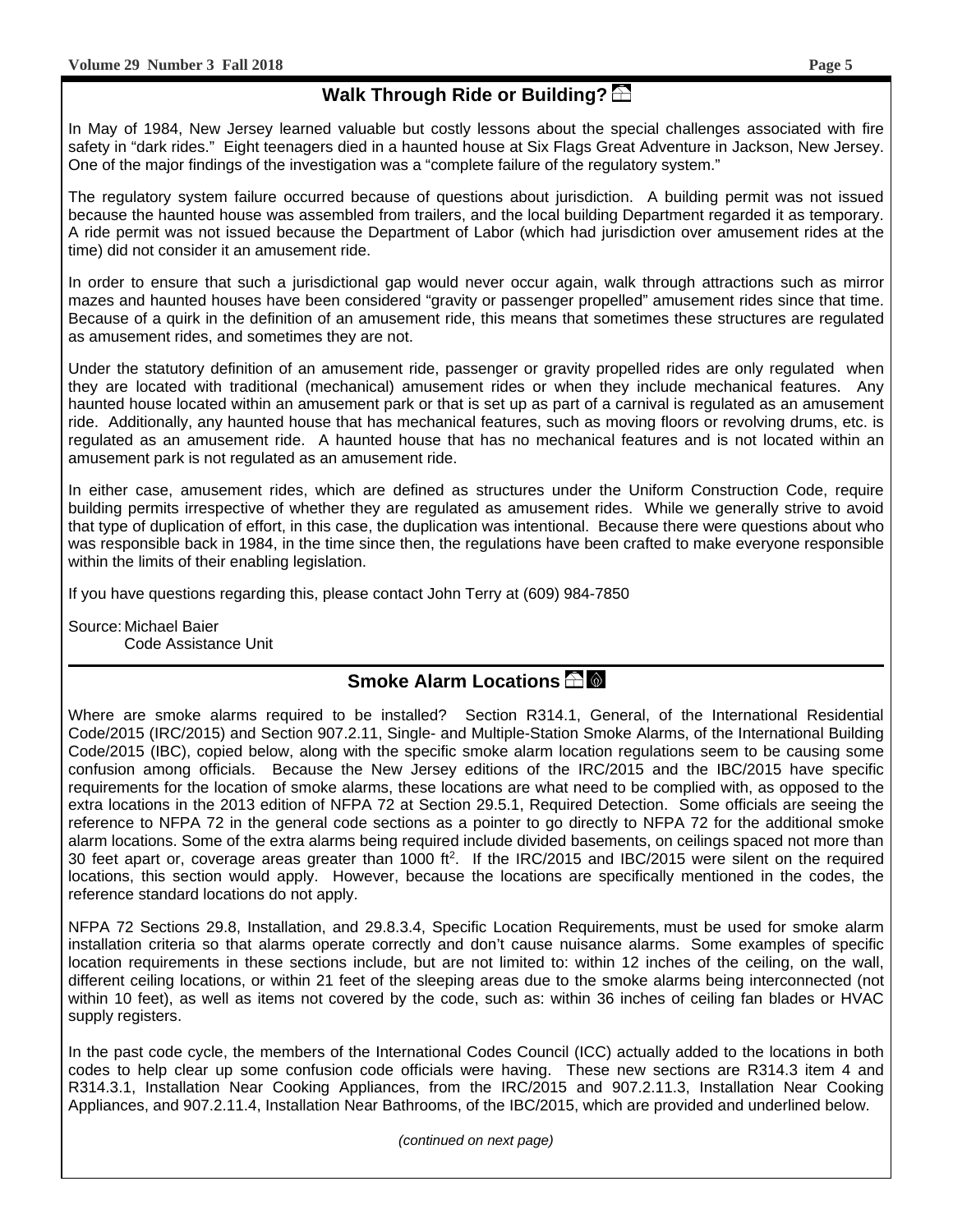#### *(Smoke Alarm Locations)*

#### **One- and Two-Family Dwelling Subcode (NJ IRC/2015)**

**R314.1 General.** Smoke alarms shall comply with NFPA 72 and Section R314.

**R314.3 Location.** Smoke alarms shall be installed in the following locations:

1. In each sleeping room.

2. Outside each separate sleeping area in the immediate vicinity of the bedrooms.

3. On each additional *story* of the *dwelling*, including *basements* and *habitable attics* and not including crawl spaces and uninhabitable *attics*. In *dwellings* or *dwelling units* with split levels and without an intervening door between the adjacent levels, a smoke alarm installed on the upper level shall suffice for the adjacent lower level provided that the lower level is less than one full *story* below the upper level.

4. Smoke alarms shall be installed not less than 3 feet horizontally from the door or opening of a bathroom that contains a bathtub or shower unless this would prevent placement of a smoke alarm required by Section R314.3.

**R314.3.1 Installation near cooking appliances.** Smoke alarms shall not be installed in the following locations unless this would prevent placement of a smoke alarm in a

location required by Section R314.3.

1. Ionization smoke alarms shall not be installed less than 20 feet (6096 mm) horizontally from a permanently installed cooking *appliance*.

2. Ionization smoke alarms with an alarm-silencing switch shall not be installed less than 10 feet (3048 mm) horizontally from a permanently installed cooking *appliance*.

3. Photoelectric smoke alarms shall not be installed less than 6 feet (1828 mm) horizontally from a permanently installed cooking *appliance*.

#### **Building Subcode (NJ IBC/2015)**

#### **907.2.11 Single- and multiple-station smoke alarms.**

*Listed* single- and multiple-station smoke alarms complying with UL 217 shall be installed in accordance with Sections 907.2.11.1 through 907.2.11.6 and NFPA 72.

**907.2.11.1 Group R-1.** Single- or multiple-station smoke alarms shall be installed in all of the following locations in Group R-1:

1. In sleeping areas.

2. In every room in the path of the *means of egress* from the sleeping area to the door leading from the *sleeping unit*.

3. In each *story* within the *sleeping unit*, including basements. For *sleeping units* with split levels and without an intervening door between the adjacent levels, a smoke alarm installed on the upper level shall suffice for the adjacent lower level provided that the lower level is less than one full *story* below the upper level.

**907.2.11.2 Groups R-2, R-3, R-4 and I-1.** Single or multiple-station smoke alarms shall be installed and maintained in Groups R-2, R-3, R-4 and I-1 regardless of *occupant load* at all of the following locations:

1. On the ceiling or wall outside of each separate sleeping area in the immediate vicinity of bedrooms.

2. In each room used for sleeping purposes.

3. In each *story* within a *dwelling unit*, including basements but not including crawl spaces and uninhabitable *attics*. In *dwellings* or *dwelling units* with split levels and without an intervening door between the adjacent levels, a smoke alarm installed on the upper level shall suffice for the adjacent lower level provided that the lower level is less than one full *story* below the upper level.

#### **907.2.11.3 Installation near cooking appliances.**

Smoke alarms shall not be installed in the following locations unless this would prevent placement of a smoke alarm in a location required by Section 907.2.11.1 or 907.2.11.2:

1. Ionization smoke alarms shall not be installed less than 20 feet (6096 mm) horizontally from a permanently installed cooking appliance.

2. Ionization smoke alarms with an alarm-silencing switch shall not be installed less than 10 feet (3048 mm) horizontally from a permanently installed cooking appliance.

3. Photoelectric smoke alarms shall not be installed less than 6 feet (1829 mm) horizontally from a permanently installed cooking appliance.

**907.2.11.4 Installation near bathrooms.** Smoke alarms shall be installed not less than 3 feet (914 mm) horizontally from the door or opening of a bathroom that contains a bathtub or shower unless this would prevent placement of a smoke alarm required by Section 907.2.11.1 or 907.2.11.2.

Source: Michael Whalen, Code Assistance Unit (609) 984-7609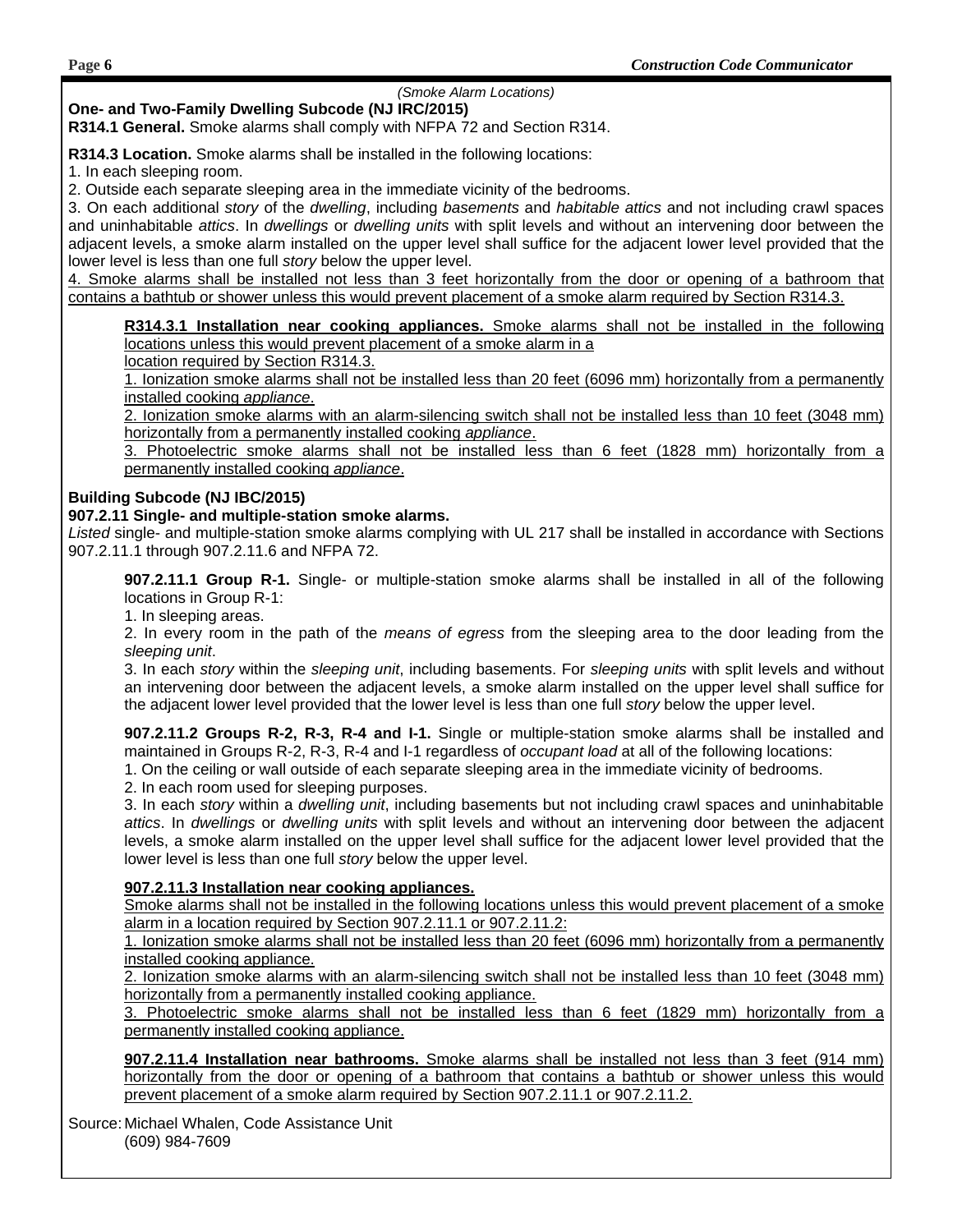### **Push Button Flush Controls**

The question has arisen as to whether push button flush controls, especially when located on top of the tank, meet the requirements of the ICC/ANSI A117.1-2009 for a Type A dwelling unit. The answer is: "Yes but…"

The Commentary for this code addresses the issue very well. Section 1003.11.2.4.6, Flush Controls, requires the control to be hand-operated or automatic, comply with Section 309, Operable Parts, and if hand-operated, to be located on the open side of the water closet. This is where the commentary helps:

"The requirements for the control to be located on the open side is not intended to prohibit a top-of-tank flush control as long as the control is within reach ranges. In theory, any control located from the centerline of the water closet towards the open side can meet the open side requirement."

So yes, top-of-tank flush controls are permitted as long as they are within reach ranges (found at Section 308, Reach Ranges, as referenced by Section 309); placing the controls at the centerline towards the open side should meet this requirement.

Source: Rob Austin Code Assistance Unit (609) 984-7609

#### When is Monitoring of Fire Service Water Supply Underground Gate Valves Required?  $\triangle$  <sup>1</sup>

When is a curb box underground valve exempt from monitoring? See subsection 903.4.1, Monitoring, exception #1, of the International Building Code/2015 (IBC/2015), to find this answer. Section 903.4, Sprinkler System Supervision and Alarms, requires that all valves that control water to automatic sprinkler systems, pumps, and tanks be electrically supervised by a listed fire alarm control unit. Subsection 903.4.1, Monitoring, requires that alarm, supervisory, and trouble signals be automatically transmitted to an approved supervising station or a constantly attended location when approved by the fire protection subcode official.

Per Section 903.4.1, Monitoring, exception #1, the only control valves that are exempt from monitoring are the underground key or hub valves in roadway boxes that are provided by the municipality or public utility. When an additional underground valve is required on the property owners side of the municipal or public utility underground valve, that valve must be monitored and a curb box can't be used. Any additional control valves would need to be of the post indicating valve (PIV) type per NFPA 13.

Some designers and code officials looked at NFPA 13 Section 8.16.1.1.2.3 which seems to give a blanket exception for all underground valves. Because there is a specific rule in the New Jersey IBC/2015 that exempts only the municipal or public utility underground valve from being monitored, this provision of NFPA 13 is irrelevant. NFPA does allow for exceptions to the onsite PIV when certain conditions exist. The Annex, below, has some examples.

Provided below copies of the applicable New Jersey IBC/2015 and NFPA code sections dealing with this issue.

#### **NJ IBC/2015**

**"903.4 Sprinkler system supervision and alarms.** Valves controlling the water supply for automatic sprinkler systems, pumps, tanks, water levels and temperatures, critical air pressures

and waterflow switches on all sprinkler systems shall be electrically supervised by a listed fire alarm control unit." There are 7 exceptions which do not pertain to underground valves.

**903.4.1 Monitoring.** Alarm, supervisory and trouble signals shall be distinctly different and shall be automatically transmitted to an approved supervising station or, where approved by the fire protection subcode official, shall sound an audible signal at a constantly attended location. **Exceptions:** 

1. Underground key or hub valves in roadway boxes provided by the municipality or public utility are not required to be monitored.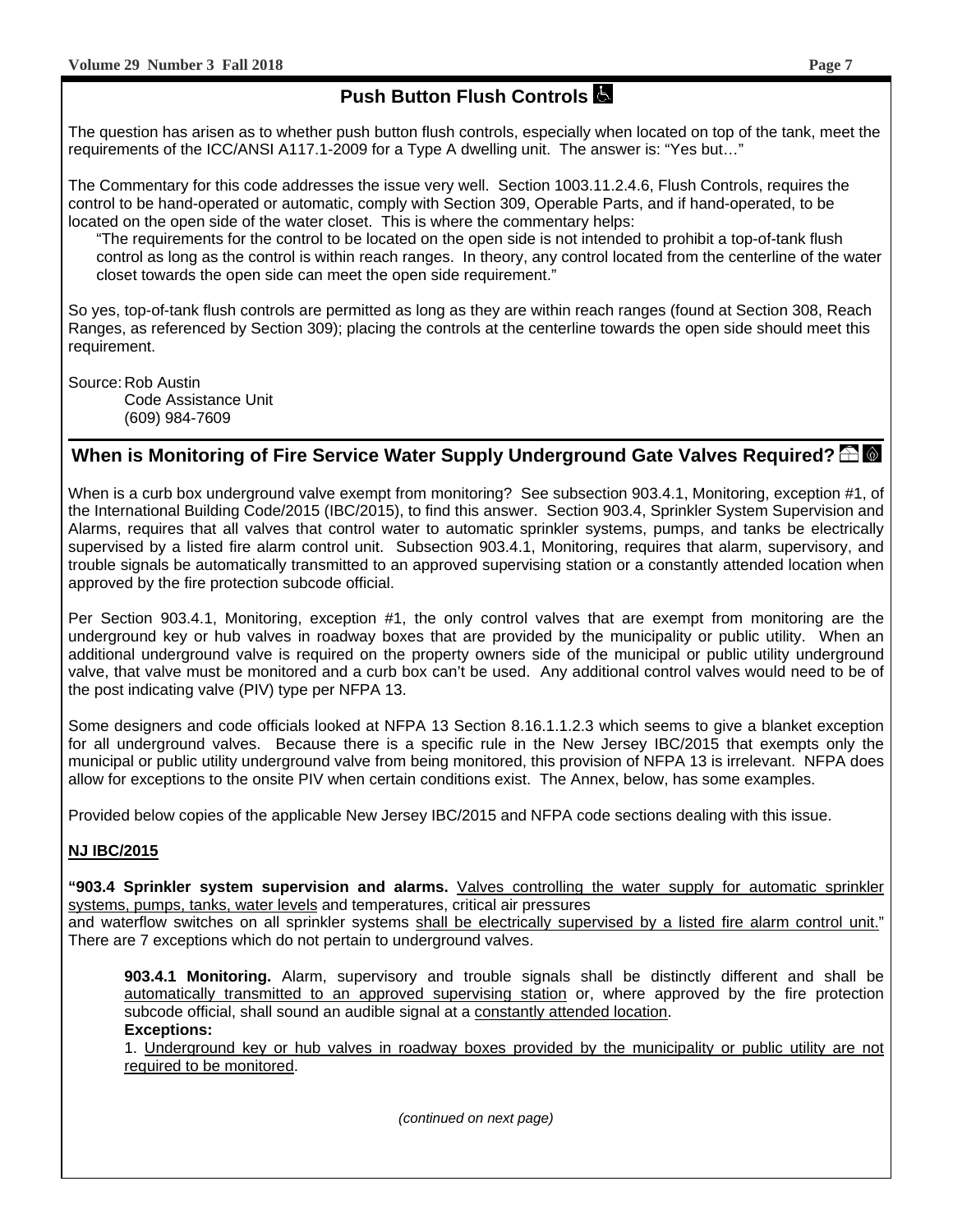#### **NFPA 13/2013**

**3.3.7\* Control Valve.** A valve controlling flow to water-based fire protection systems.

**6.7.1.3 Listed Indicating Valves.** Unless the requirements of 6.7.1.3.1, 6.7.1.3.2, or 6.7.1.3.3 are met, all valves controlling connections to water supplies and to supply pipes to sprinklers shall be listed indicating valves.

**6.7.1.3.1** A listed underground gate valve equipped with a listed indicator post shall be permitted.

**6.7.1.3.2** A listed water control valve assembly with a reliable position indication connected to a remote supervisory station shall be permitted.

**6.7.1.3.3** A non-indicating valve, such as an underground gate valve with approved roadway box, complete with T-wrench, and where accepted by the authority having jurisdiction, shall be permitted. **(Note: This provision can't be used due to IBC 903.4.1 Exception 1)**

#### **8.16.1.1\* Control Valves.**

#### **8.16.1.1.1\* General.**

**8.16.1.1.1.1** Each sprinkler system shall be provided with a listed indicating valve in an accessible location, so located as to control all automatic sources of water supply.

**8.16.1.1.1.2** At least one listed indicating valve shall be installed in each source of water supply.

**8.16.1.1.1.3** The requirements of 8.16.1.1.1.2 shall not apply to the fire department connection, and there shall be no shutoff valve in the fire department connection.

#### **8.16.1.1.2\* Supervision.**

**8.16.1.1.2.1** Valves on connections to water supplies, sectional control and isolation valves, and other valves in supply pipes to sprinklers and other fixed water-based fire suppression systems shall be supervised by one of the following methods:

(1) Central station, proprietary, or remote station signaling service

(2) Local signaling service that will cause the sounding of an audible signal at a constantly attended point

(3) Valves locked in the correct position

(4) Valves located within fenced enclosures under the control of the owner, sealed in the open position, and inspected weekly as part of an approved procedure

**8.16.1.1.2.3** The requirements of 8.16.1.1.2.1 shall not apply to underground gate valves with roadway boxes.

*(Note: because electronic monitoring is required by NJ IBC Section 903.4.1, only methods 1 and 2 can be used)* 

 **The following is the explanatory Annex material for control valves** (*Annex A is not a part of the requirements of this NFPA document but is included for informational purposes only.)* 

**A.8.16.1.1.1** A water supply connection should not extend into a building or through a building wall unless such connection is under the control of an outside listed indicating valve or an inside listed indicating valve located near the outside wall of the building.

All valves controlling water supplies for sprinkler systems or portions thereof, including floor control valves, should be accessible to authorized persons during emergencies.

Permanent ladders, clamped treads on risers, chain-operated hand wheels, or other accepted means should be provided where necessary.

Outside control valves are suggested in the following order of preference:

(1) Listed indicating valves at each connection into the building at least 40 ft (12.2 m) from buildings if space permits

(2) Control valves installed in a cutoff stair tower or valve room accessible from outside

- (3) Valves located in risers with indicating posts arranged for outside operation
- (4) Key-operated valves in each connection into the building

Source: Michael Whalen

 Code Assistance Unit (609) 984-7609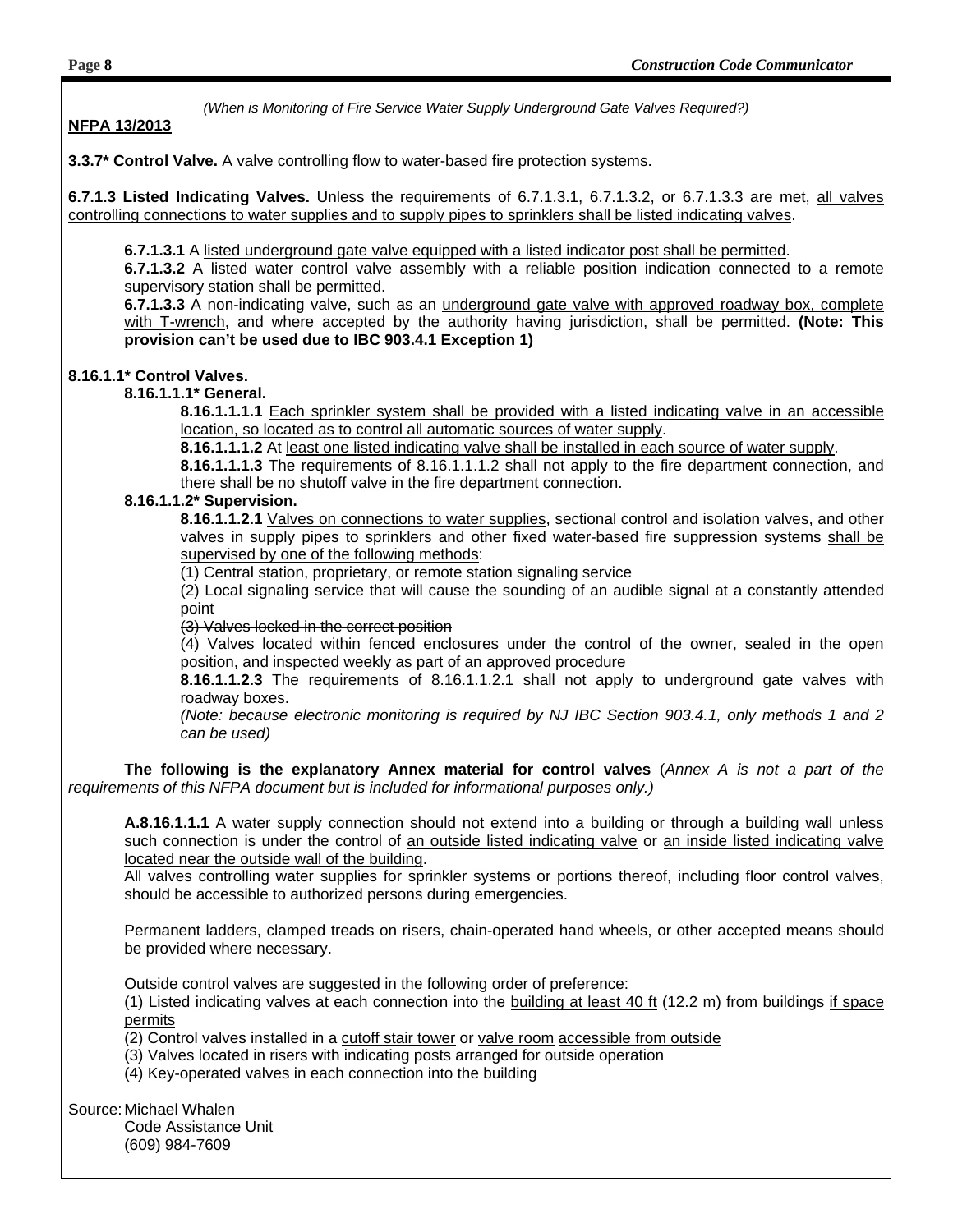## **UL Warns of Counterfeit UL Marks on Ground Fault Circuit Interrupters (GFCI)**

## **PUBLIC NOTICE**

**Michelle Press Communications Director UL LLC** 847.664.1966 Michelle.Press@ul.com Release No. 18PN-14

#### UL Warns of Counterfeit UL Marks on Ground Fault Circuit Interrupters (GFCI) (Release 18PN-14)

NORTHBROOK, III., May 31, 2018 - The following is a notification from UL that the ground fault circuit interrupter, identified below, bears a counterfeit UL Mark for the United States and Canada. These GFCIs have not been evaluated by UL to the appropriate Standards for Safety and it is unknown if they comply with any safety requirements.

Although these counterfeit GFCIs are marked with model designation TGMT20 and have the UL label, the GFCIs were not manufactured by Zhejiang Trimone Co. Ltd.

**Name of Product:** Ground Fault Circuit Interrupter (GFCI) Model TGMT20

Identification on the Product: The product is marked with a counterfeit UL Listing Mark and the following:



**LISTED GROUND FAULT CIRCUIT INTERRUPTER** ISSUE NO. XX-YYYYYY (where the X's may be one or two letters and the Y's are numbers)

Packaging: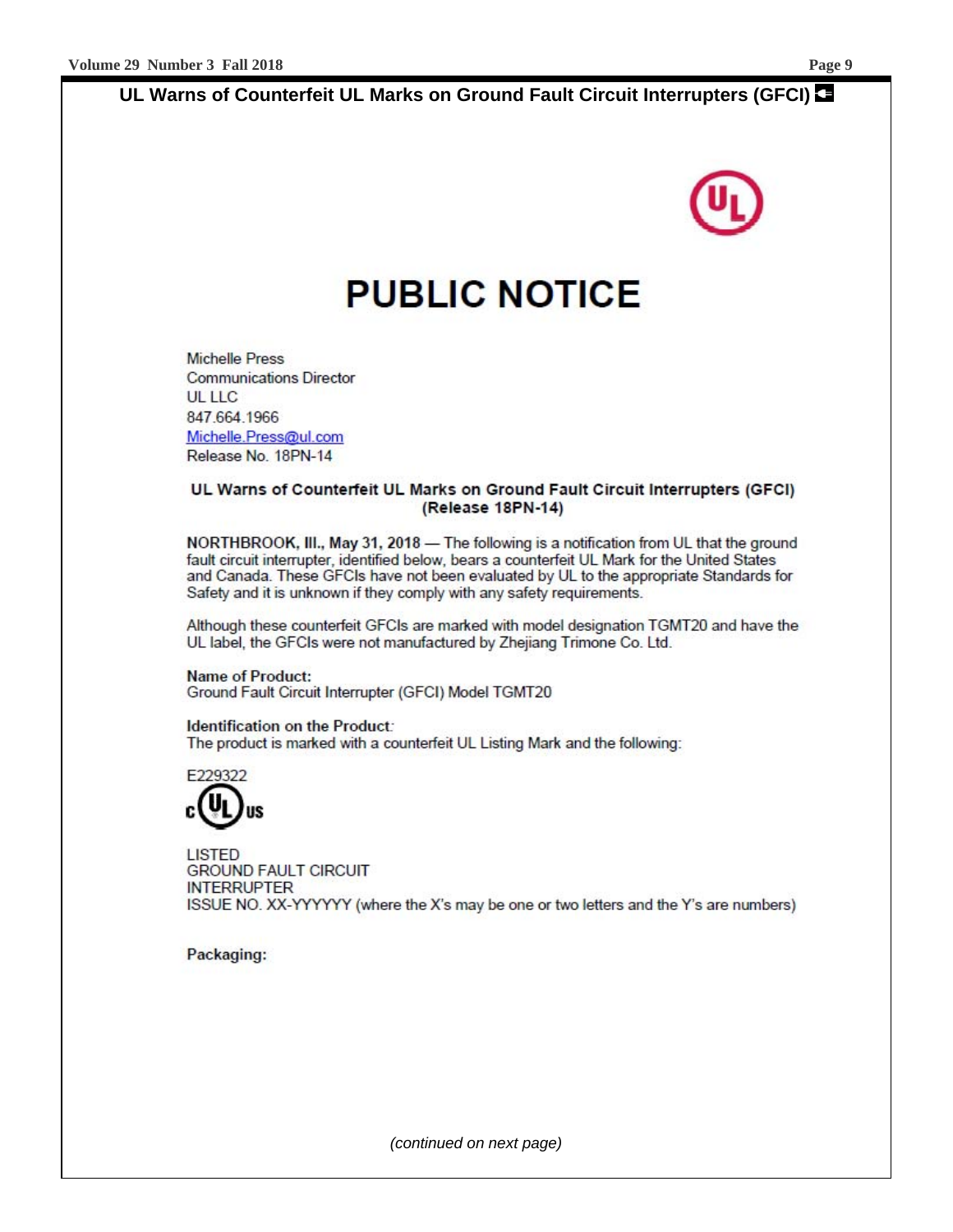*(UL Warns of Counterfeit UL Marks on Ground Fault Circuit Interrupters (GFCI))* 



Product:

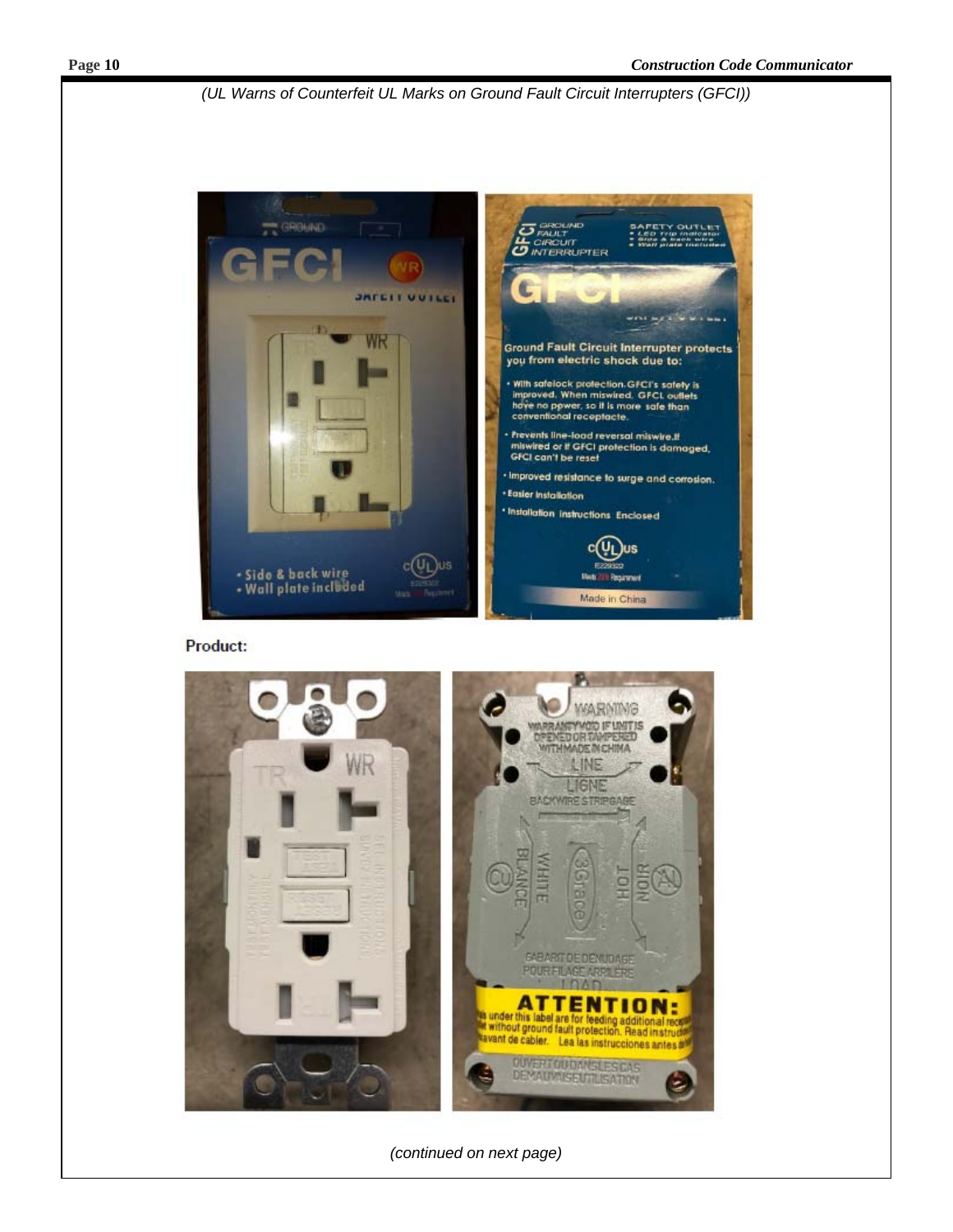*(UL Warns of Counterfeit UL Marks on Ground Fault Circuit Interrupters (GFCI))* 

Label on product:



Difference between the GFCI authorized to bear the UL Mark and the counterfeit GFCI:

Authorized GFCI - the words "INSTRUCTIONS" appear twice on the front of the GFCI. The last "S" in both words line up.



Counterfeit GFCI - the last "S" in the words, "INSTRUCTIONS", do not line up.



Known to be distributed by: Multiple ecommerce sites.

#### **About UL**

UL fosters safe living and working conditions for people everywhere through the application of science to solve the safety, security and sustainability challenges. The UL Mark engenders trust enabling the safe adoption of innovative new products and technologies. Everyone at UL shares a passion to make the world a safer place. We test, inspect, audit, certify, validate, verify, advise and train and we support these efforts with software solutions for safety and sustainability. To learn more about us, visit UL.com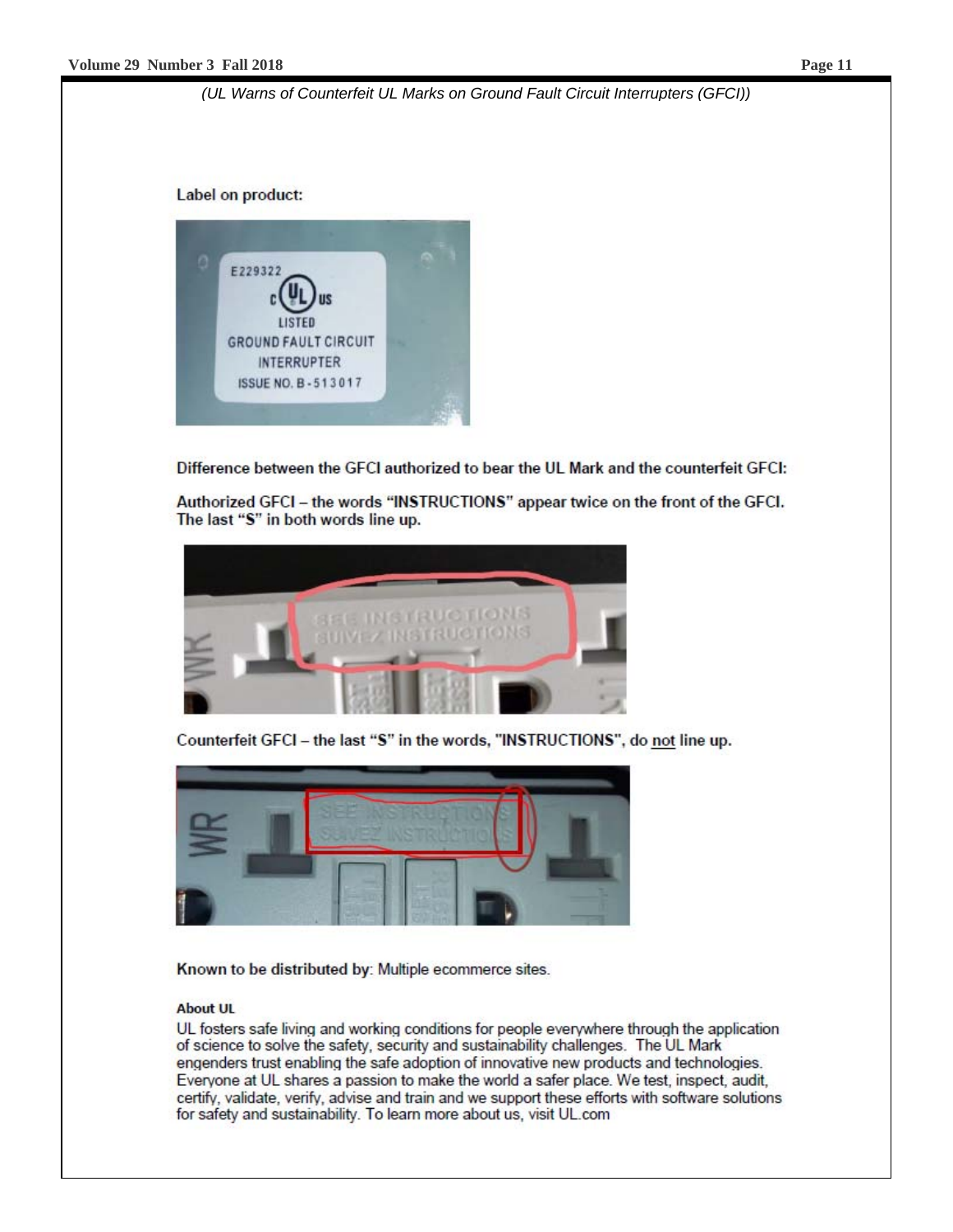#### **Applying the Habitable Attic Provision in the IRC**

The habitable attic provisions of the 2015 International Residential Code (IRC), as adopted at N.J.A.C. 5:23-3.21, can be found at Section R300, Height and Area Limitations. The term habitable attic is defined at Section R202, Definitions. These provisions date back to the adoption of the 2000 I-Codes, in which the IRC was scoped without New Jersey amendments to allow for a three-story home. Back then, no sprinkler was required. In the interim, sprinkler systems have been added. Being as it may, our provisions, a mish-mash of 1995 CABO One- and Two-Family Dwelling Code and 1996 BOCA National Building Code, are still a quality compromise. Section R300, Height and Area Limitations, of the IRC, any NJ edition, states that: Without the addition of sprinkler protection or modification to the construction type, the home is limited to two stories, 4,800 s/f per story and 35 feet in height; a habitable attic is permitted to be included within a two-story home if it meets the definition in Section 202 or the IRC.

**The habitable attic provision may not be applied to a three-story home.** This is because N.J.A.C. 5:23-3.21(b) scopes the IRC at three stories or less and does not provide for the inclusion of a habitable attic above. In other words, three stories is a HARD stop, and if a "habitable attic" is still desired, it must be treated as a fourth  $(4<sup>th</sup>)$  story, and the International Building Code applies.

To provide a little more background information, the response to a comment upon adoption on November 3, 2003 states, "a third level of living space will be allowed if it meets the habitable attic provisions of the existing one- and twofamily dwelling subcode, if the construction is upgraded from VB, or if sprinklers are installed."

Source: Rob Austin, Code Assistance Unit (609) 984-7609

#### **Relocation Assistance Program**

#### **Introduction**

The Relocation Assistance Law of 1967 (N.J.S.A. 52:31B-1 et seq.) and the Relocation Assistance Act of 1971 (N.J.S.A. 20:3-1 et seq.) were enacted by the New Jersey State Legislature to ensure the equitable treatment of individuals, families, businesses (including non-profit organizations), and farm operations displaced by government action. Under the rules for relocation assistance, "government action" is defined as programs of building, housing, or health code enforcement, voluntary programs of rehabilitation, or the acquisition of land for a public use. The amended Eviction Law (N.J.S.A. 2A:18-61.1 et seq.) also requires relocation assistance pursuant to its "g" provisions.

The Relocation Assistance Program works as a partnership between the municipality and the State. There are times when a municipality causes a tenant, resident, business owner, or farm operation to leave their dwelling or place of business. This can be because the dwelling is unsafe or because the municipality is undertaking a development or redevelopment project.

When a municipality decides that a tenant, resident, business owner, or farm operation must leave their dwelling or place of business, the municipality must send a plan, called a Workable Relocation Assistance Plan (WRAP), to the Department of Community Affairs for review. The WRAP must show that the municipality knows the number of people, businesses, or farm operations impacted by the relocation plan and then must demonstrate that there are enough comparable replacement housing units or business sites in the area for the people to find new homes, apartments, or business locations. Each municipality should designate the individual who will carry out the obligation established by law. In the cases of displacement and relocation due to planned redevelopment, Departmental approval of WRAPs is required before relocation activities may commence.

In the event that displacement has not been planned and cannot be delayed, as may be the case with displacement due to an unsafe living condition, the municipality may undertake the displacement and then file an Expedited WRAP to inform the Department of the steps that have been taken to provide Relocation Assistance to the displaced tenants.

Once the WRAP has been approved, the municipality informs the tenants, residents, business owners, or farms that they are being moved; the municipality must also tell the tenants, residents, business owners, or farms that the municipality will help them find another place to live or conduct business and that they have the right to appeal the municipality's actions. The obligation to provide assistance belongs to the municipality; the State does not become involved in the identification of replacement housing or business sites. The program is not set up to help individuals who decide that they would like to move.

#### **Eligibility and Assistance for Individuals, Families, and Businesses**

Once the eligibility of displacees for relocation assistance has been established, the displacing agency must send written notices to the displacees explaining the eligibility requirements for services and payments. The notice must include the reason for displacement.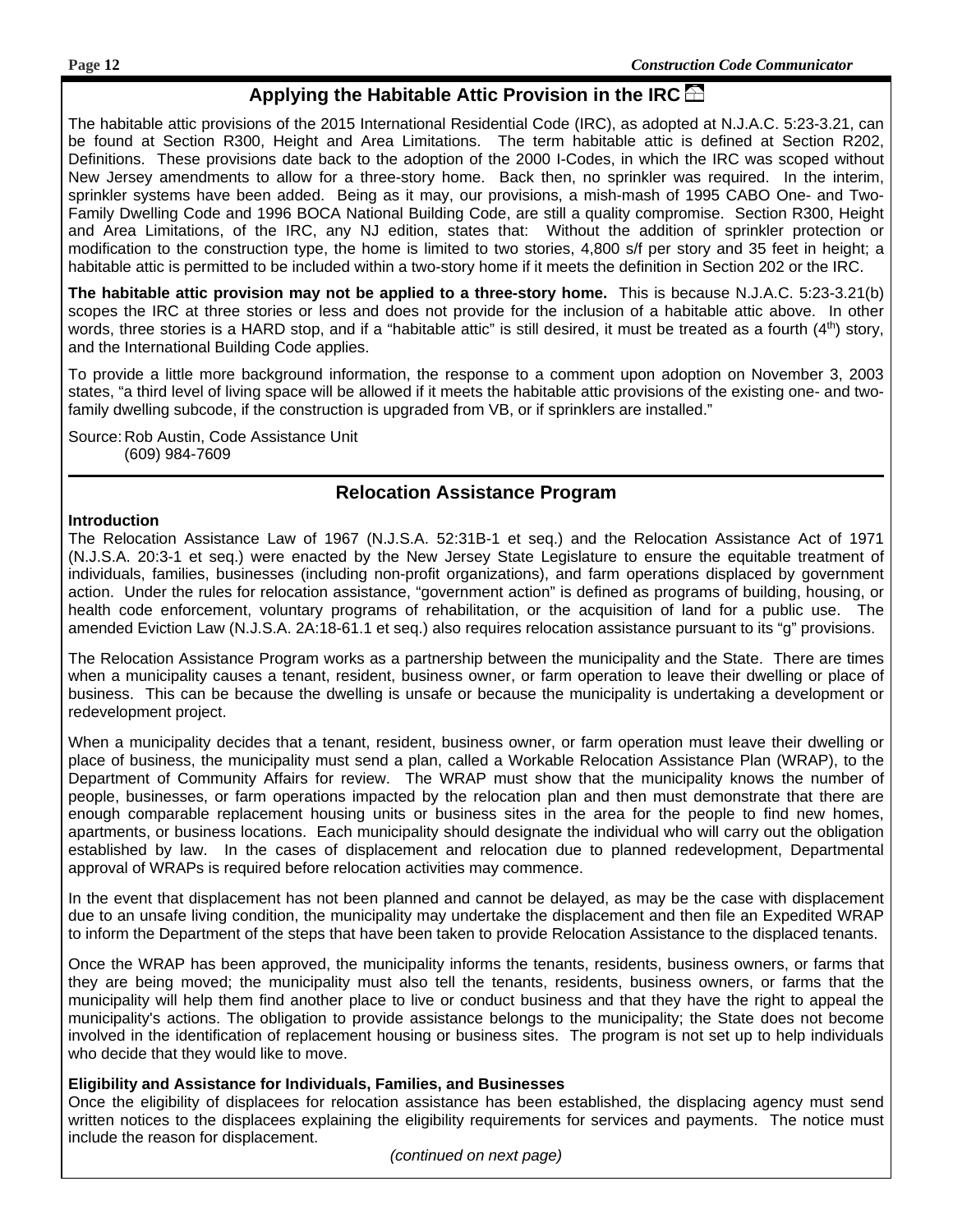#### *(Relocation Assistance Program)*

The displacing agency is required to offer assistance to the displacees to expedite relocation and to ensure fulfillment of the requirements of the Relocation Assistance Program. The following are some examples of the types of assistance that should be made available to individuals and families who are being displaced:

1. Assistance with finding comparable replacement housing and with obtaining priority for subsidized housing units. Replacement housing must be decent, safe and sanitary, adequate in size, affordable, and convenient to work.

2. Assistance with negotiating with a landlord to expedite the move. The displacing agency is required to provide payments, including emergency payments, in a timely manner to avoid placing additional hardships on displacees.

3. Assistance for prospective homeowners, where applicable, with obtaining mortgage financing, such as help with the preparation and submission of purchase offers, obtaining credit reports, and making arrangements with lending institutions. The Relocation Officer, or a representative of the displacing agency, must be present at the closing with the displacing agency's payment to the claimant. Payment shall not be made unless the displacing agency has received assurances that the transaction has been completed.

4. Referrals to complementary social service agencies. Displacees may be eligible for counseling, financing, training, health, or employment services.

5. Inspection of a replacement housing unit to ensure that it meets the displacee's needs and complies with the applicable housing codes.

6. If a replacement unit is outside a displacing agency's jurisdiction and precludes inspection by local housing officers, the displacing agency should make every effort to have the dwelling inspected by an appropriate official in the municipality to which claimant is relocated.

7. In cases of acquisition or rehabilitation, advisory assistance and services should be offered to individuals occupying properties adjacent to the project area who will be affected by the acquisition or rehabilitation activities.

With regard to businesses that are being relocated, the following types of assistance should be made available:

1. Provide information on assistance or services offered by the Small Business Administration.

2. Provide information to business owners regarding property values, local zoning ordinances and restrictions, growth potentials in various areas, and general economic data.

3. Advise business owners of benefits, which include payments for searching for replacement commercial sites, payment for professional fees, and payments in lieu of moving.

4. Maintain advisory assistance until business has relocated or liquidated its assets.

5. Expedite payments to ensure successful relocation without serious interruption of business activities.

#### **Appeals**

Any person, business, non-profit organization, or farm operation that disagrees with a displacing agency's decision as to their eligibility for relocation payments or assistance may appeal the decision to the Department of Community Affairs, which will refer the matter to the Office of Administrative Law (OAL). The OAL will then schedule a hearing. Attorneys are not required for these proceedings.

Appeals may be filed by sending a letter to:

Department of Community Affairs Division of Codes and Standards Relocation Assistance Program Post Office Box 802 Trenton, New Jersey 08625

The displacing agency has fulfilled its obligation to displacees once they have been permanently relocated and all monetary claims have been satisfied. The Department requires that displacing agencies retain records on relocation activities for at least three years after final payment has been made.

If there are questions about Relocation Assistance, please feel free to contact Emily Templeton at (609) 984-7609 or at Emily.Templeton@dca.nj.gov.

Source: Emily Templeton Code Development Unit (609) 984-7609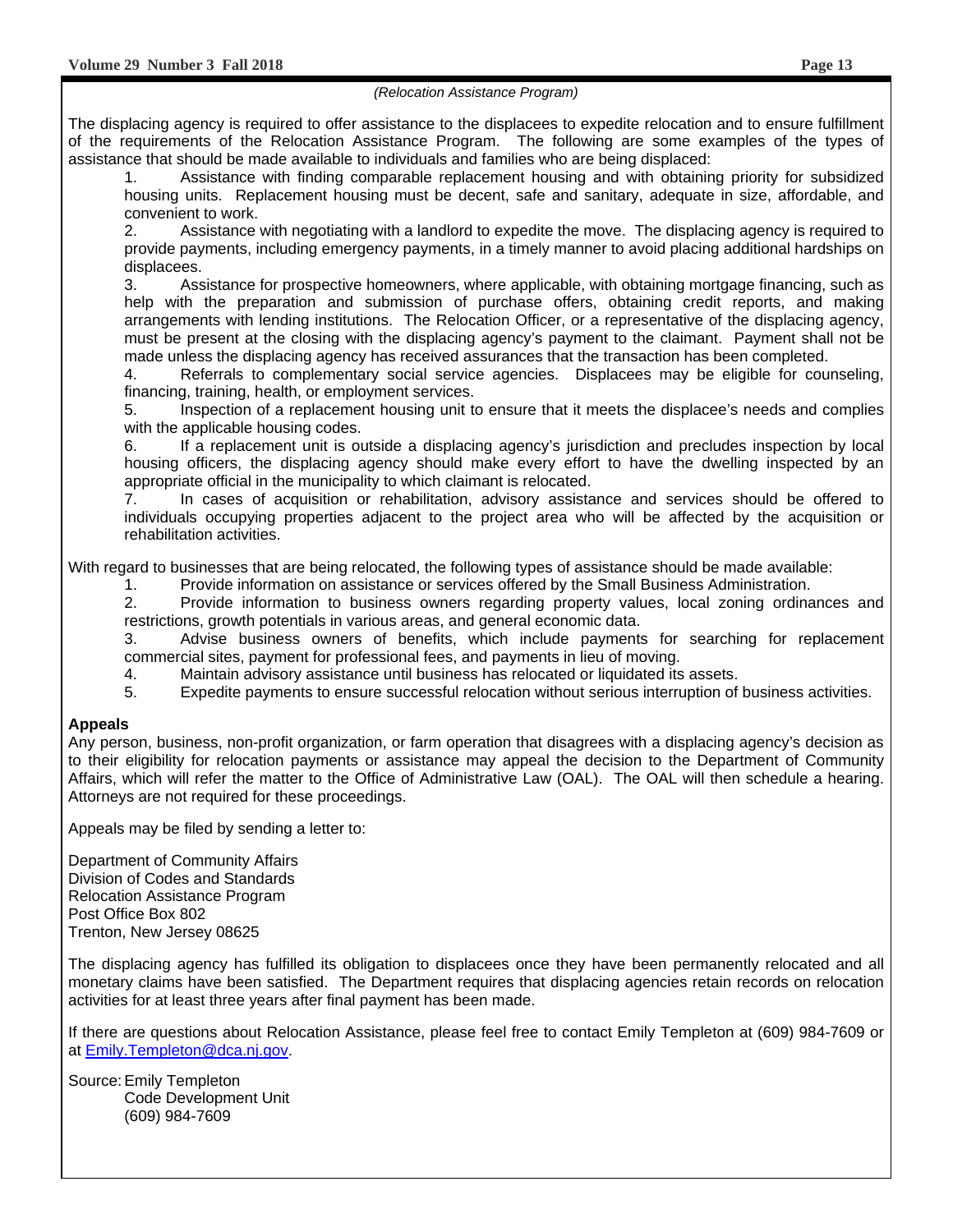#### **Kitchen Sinks and the ICC/ANSI A117.1-2009 Update**

The Fall 2016 edition of the Construction Code Communicator provided information regarding electrical outlets in a Type A kitchen, https://www.nj.gov/dca/divisions/codes/publications/ccc.html. As of August 20, 2018, the old exception, which was codified at N.J.A.C. 5:23-7.2(b)21, is back.

Here, we provided an exception to kitchen/kitchenette requirements at Section 804.4 of the ICC/ANSI A117.1-2003 standard by stating that a conventional height of 36 inches is permitted when there is no cooktop, and that a parallel approach must be provided. This exception partially existed with the adoption of the ANSI/2009 at Section 804.4, and its reference to Section 606, Clear Floor Space, at [lavatories and sinks]. The exception provided in the cross reference allows for a parallel approach provided there is no conventional range, but a height of 34 inches was required.

With the August 20, 2018 adoption, N.J.A.C. 5:23-3.14(b)10ii was modified to include item 13:

In Section 1003.9, Operable parts (Type A dwelling units), Exception 2 shall be deleted and the following shall be inserted: "Receptacle outlets provided in a kitchen above a length of countertop shall not be required to comply with Section 309."

Many designers got creative by "packing out" the outlets within backsplashes, but with the Type A dwelling unit modification at Section 1003.9, Operable Parts, receptacle outlets above a kitchen countertop (which are required at a sink within a specified distance per the National Electrical Code) are exempt from Section 309, Operable Parts, which in turn references Section 308 for reach ranges.

For those of you who have a New Jersey edition of the International Building Code/2015, you can find updated pages reflecting this and other changes that fit neatly into your book at https://www.nj.gov/dca/divisions/codes/codreg/ (see "Corrected pages" under the Building Subcode heading).

Source: Rob Austin, Code Assistance Unit (609) 984-7609

#### **Permits are Not Required for Basement Drains**

There have been questions regarding whether a permit is required when work is being performed in existing basements to remedy moisture problems. A common technique is to remove the perimeter of the basement slab and install a perforated pipe embedded in crushed stone directed to a sump to facilitate the collection of groundwater. While this is often referred to as a "French Drain," it should be noted that a French Drain has a very specific definition in the Uniform Construction Code per the Radon Hazard Subcode (N.J.A.C. 5:23-10). The UCC defines a French Drain as:

A "*French drain" or "channel drain" is a pathway used to assist with water drainage which is installed in*  basements. This pathway consists of a gap (typically, one-half to one and one-half inch in width) between the *basement block wall and the concrete floor slab around the entire inside perimeter of the basement.* 

The work above might be better referred to as an "interior perimeter drain" rather than a "French" drain. Unlike exterior perimeter drains, there are no code requirements for the installation of a perimeter drain that is installed inside of the basement wall This does not mean that it is prohibited as a construction technique in an existing building. However, because there are no code requirements for the installation of a perimeter drain on the inside of the foundation wall, there is no need to issue a building permit. Even if a set of plans could be required, this work does not require any inspections during the progress of work; there would not be much, if anything, to verify at the time of final inspection. Thus, there is no need to require a permit.

The only exception to the above would be for homes that contain an existing passive/active radon system (think: Tier One). A permit is required because the installation of a French/channel drain or any other work (i.e. interior perimeter drains) that disturbs the integrity of the slab could hinder the existing radon system. In these limited cases, permit would be required in accordance with N.J.A.C. 5:23-2.17A, Minor Work, to make sure the system was still sealed properly.

Lastly, the installation of a sump-pump and discharge piping where there previously was none will always require a permit and is required to be installed by either a master plumber or the home owner. Replacement pumps would not require a permit.

Source: Keith Makai Code Assistance Unit 609-984-7609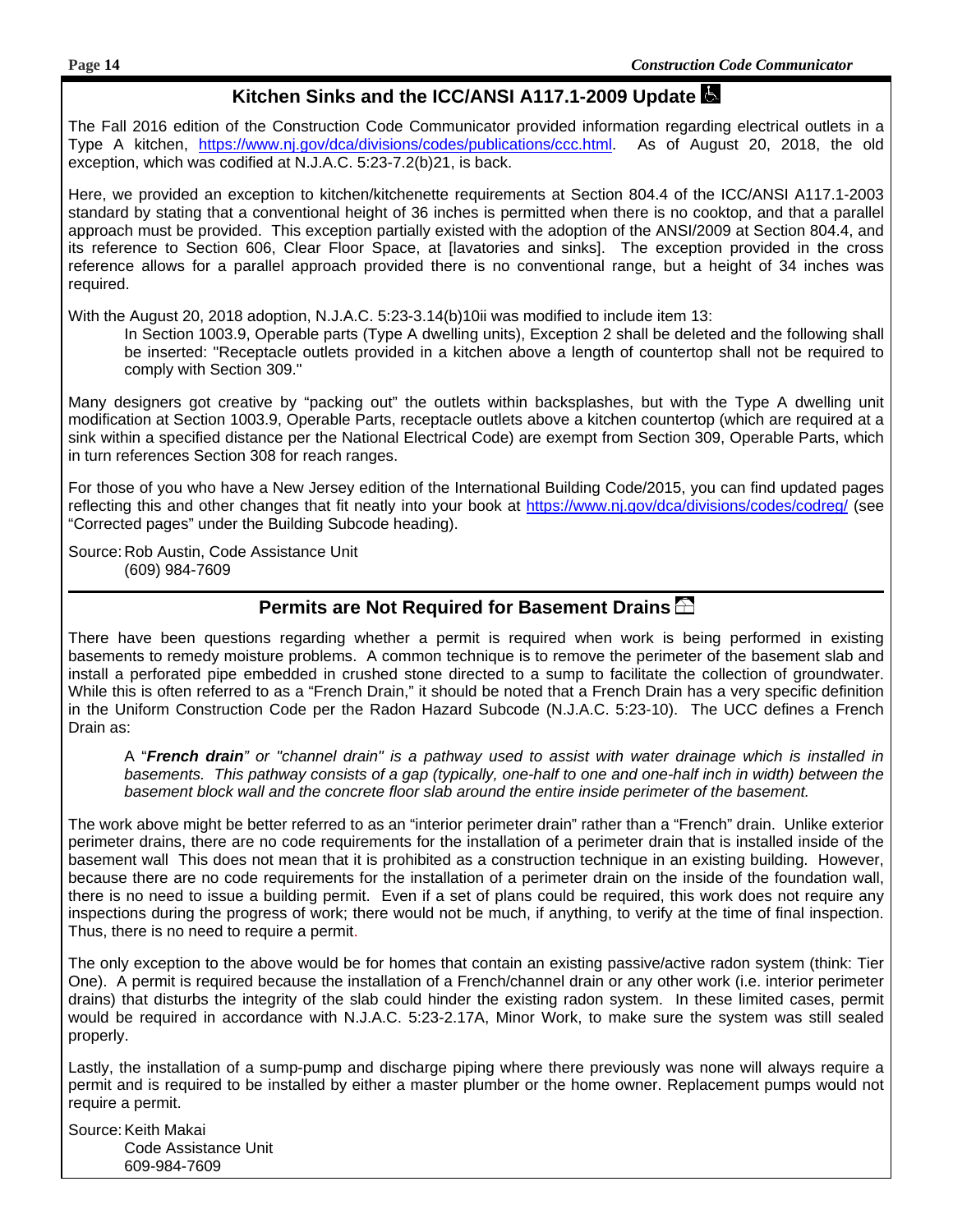#### **Excerpt From Construction Reporter: August 2018 Highlights**

*The following information is from the August 2018 Highlights. The New Jersey Construction Reporter is published on a monthly basis and includes highlights and summary data on building permits from local construction offices throughout the state. To view full reports, please visit https://www.nj.gov/dca/divisions/codes/reporter/.* 

Source: John Lago Division of Codes and Standards (609) 984-7609

#### **AUGUST 2018 HIGHLIGHTS**

\$1.367 billion of construction was authorized by building permits in August.

 Residential work amounted to \$771.1 million (52 percent). New houses accounted for 27.9 percent of all activity. 2,268 new houses were authorized in August.

- Office, retail, and other nonresidential work totaled \$656.4 million (48 percent).
- New buildings accounted for 43.5 percent of all authorized work.

 The top municipality was Jersey City. Lyndhurst and Little Egg Harbor also were among the top localities for the month. School construction accounted for most of the activity in both communities.

#### **Estimated cost of construction authorized by building permits, August 2018 top municipalities**

Source: New Jersey Department of Community Affairs, 10/9/18

| rank           | municipality               | county        | <b>Total</b>    | <b>Residential</b> | Nonesidential |
|----------------|----------------------------|---------------|-----------------|--------------------|---------------|
| 1              | Jersey City                | Hudson        | \$123,824,731   | \$109,357,733      | \$14,466,998  |
| $\overline{2}$ | Lyndhurst Township         | Bergen        | 58,215,067      | 615,832            | 57,599,235    |
| 3              | Little Egg Harbor Township | Ocean         | 38,604,430      | 1,160,855          | 37,443,575    |
| 4              | Hackensack City            | Bergen        | 27,200,442      | 1,142,120          | 26,058,322    |
| 5              | Newark City                | <b>Essex</b>  | 26,415,229      | 14.484.383         | 11,930,846    |
| 6              | Roxbury Township           | <b>Morris</b> | 26,374,939      | 25,412,504         | 962,435       |
| $\overline{7}$ | Bayonne City               | Hudson        | 24,040,109      | 22,711,180         | 1,328,929     |
| 8              | West Orange Township       | Essex         | 23, 162, 983    | 22,235,879         | 927,104       |
| 9              | Toms River Township        | Ocean         | 22,593,850      | 13,734,460         | 8,859,390     |
| 10             | Washington Township        | <b>Morris</b> | 18,622,105      | 946,126            | 17,675,979    |
| 11             | Montclair Township         | <b>Essex</b>  | 17,222,302      | 6,123,306          | 11,098,996    |
| 12             | Kearny Town                | Hudson        | 17,100,000      | 0                  | 17,100,000    |
| 13             | North Brunswick Township   | Middlesex     | 15,661,828      | 3,639,064          | 12,022,764    |
| 14             | Paramus Borough            | Bergen        | 15,074,571      | 3,607,911          | 11,466,660    |
| 15             | Jackson Township           | Ocean         | 14, 171, 599    | 2,844,703          | 11,326,896    |
| 16             | Fort Lee Borough           | Bergen        | 12,767,869      | 2,539,358          | 10,228,511    |
| 17             | Piscataway Township        | Middlesex     | 12,708,656      | 1,347,115          | 11,361,541    |
| 18             | Wayne Township             | Passaic       | 11,863,041      | 1,826,849          | 10,036,192    |
| 19             | <b>Rutherford Borough</b>  | Bergen        | 11,817,835      | 1,020,286          | 10,797,549    |
| 20             | New Milford Borough        | Bergen        | 11,102,324      | 900,829            | 10,201,495    |
|                | Top municipalities         |               | 517,441,586     | 235,650,493        | 292,893,417   |
|                | New Jersey                 |               | \$1,367,450,543 | \$711,095,400      | \$656,355,143 |
|                | Top as a % of New Jersey   |               | 37.8%           | 33.1%              | 44.6%         |